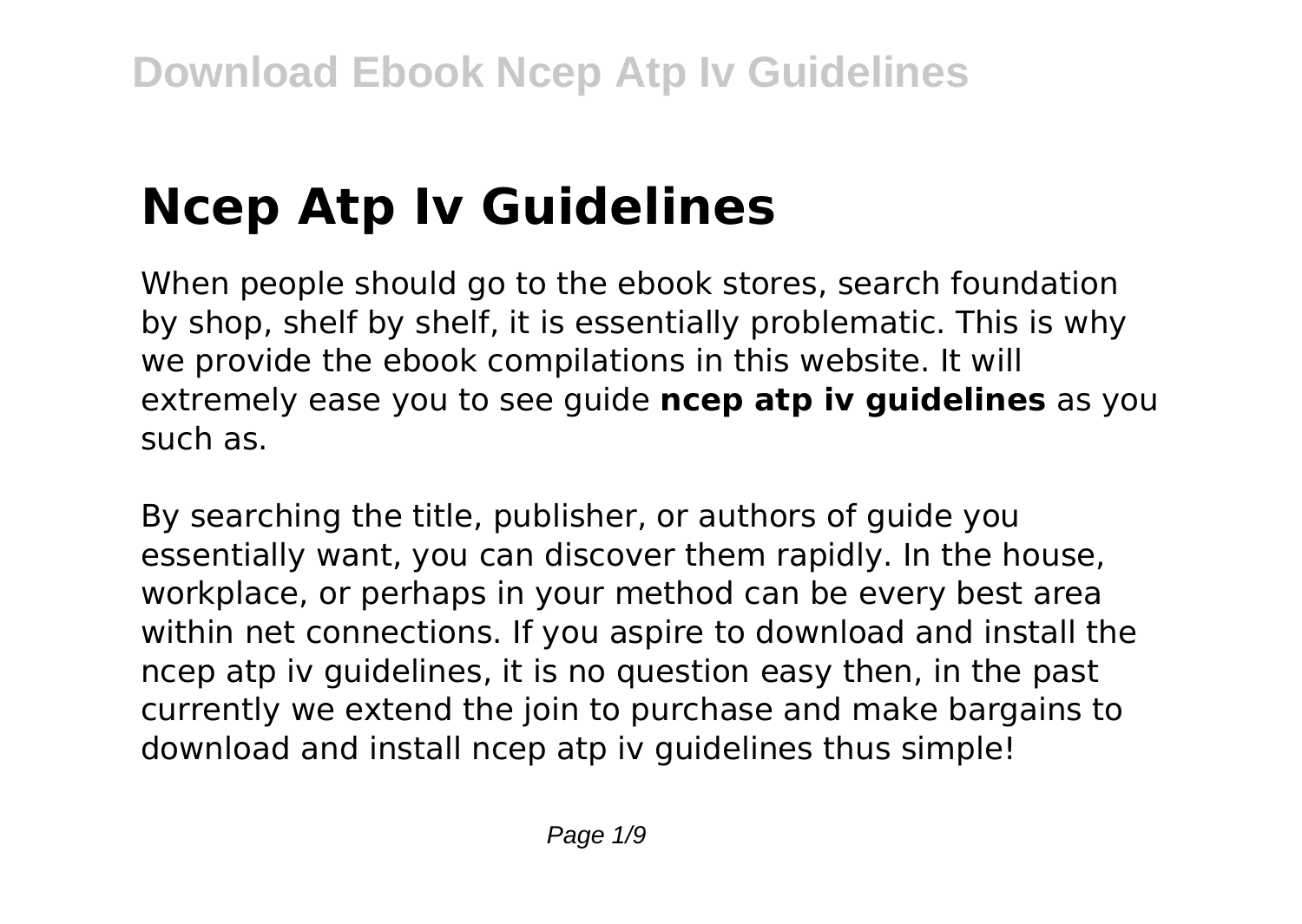These are some of our favorite free e-reader apps: Kindle Ereader App: This app lets you read Kindle books on all your devices, whether you use Android, iOS, Windows, Mac, BlackBerry, etc. A big advantage of the Kindle reading app is that you can download it on several different devices and it will sync up with one another, saving the page you're on across all your devices.

#### **Ncep Atp Iv Guidelines**

ATP III Classification of Serum Triglycerides (mg/dL) <150 Normal 150-199 Borderline high 200-499 High ≥500 Very high Treatment of elevated triglycerides (≥150 mg/dL) Primary aim of therapy is to reach LDL goal Intensify weight management Increase physical activity If triglycerides are >200 mg/dL after LDL goal is reached, set

### **ATP III Guidelines At-A-Glance Quick Desk Reference** Page 2/9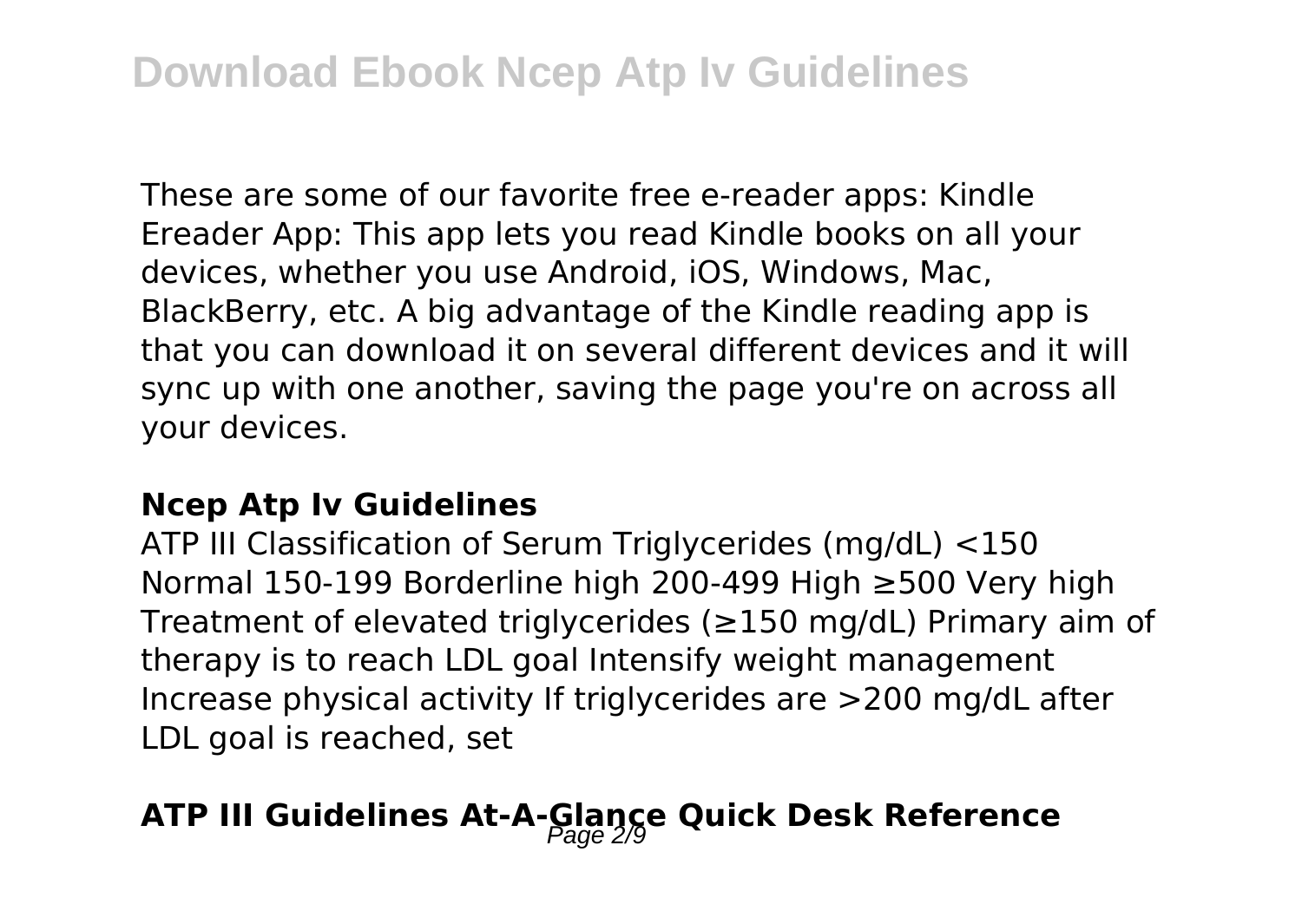About Systematic Evidence Reviews and Clinical Practice Guidelines. Published in the Journal of the American College of Cardiology. Published in Circulation, a journal of the American Heart Association. Footer. Building 31. 31 Center Drive. Bethesda, MD 20892. 1-877-NHLBI4U (1-877-645-2448)

#### **Assessing Cardiovascular Risk: Systematic Evidence Review from the Risk ...**

Current classification schemes and treatment levels for hyperlipidemia are based on the National Cholesterol Education Panel's (NCEP) Adult Treatment Program-3 (ATP-III) guidelines. ... New guidelines from ATP-IV are expected to be released in the near future, but in the meantime physicians are faced with uncertainty about how low to target ...

### **Hyperlipidemia as a Risk Factor for Cardiovascular Disease** Page 3/9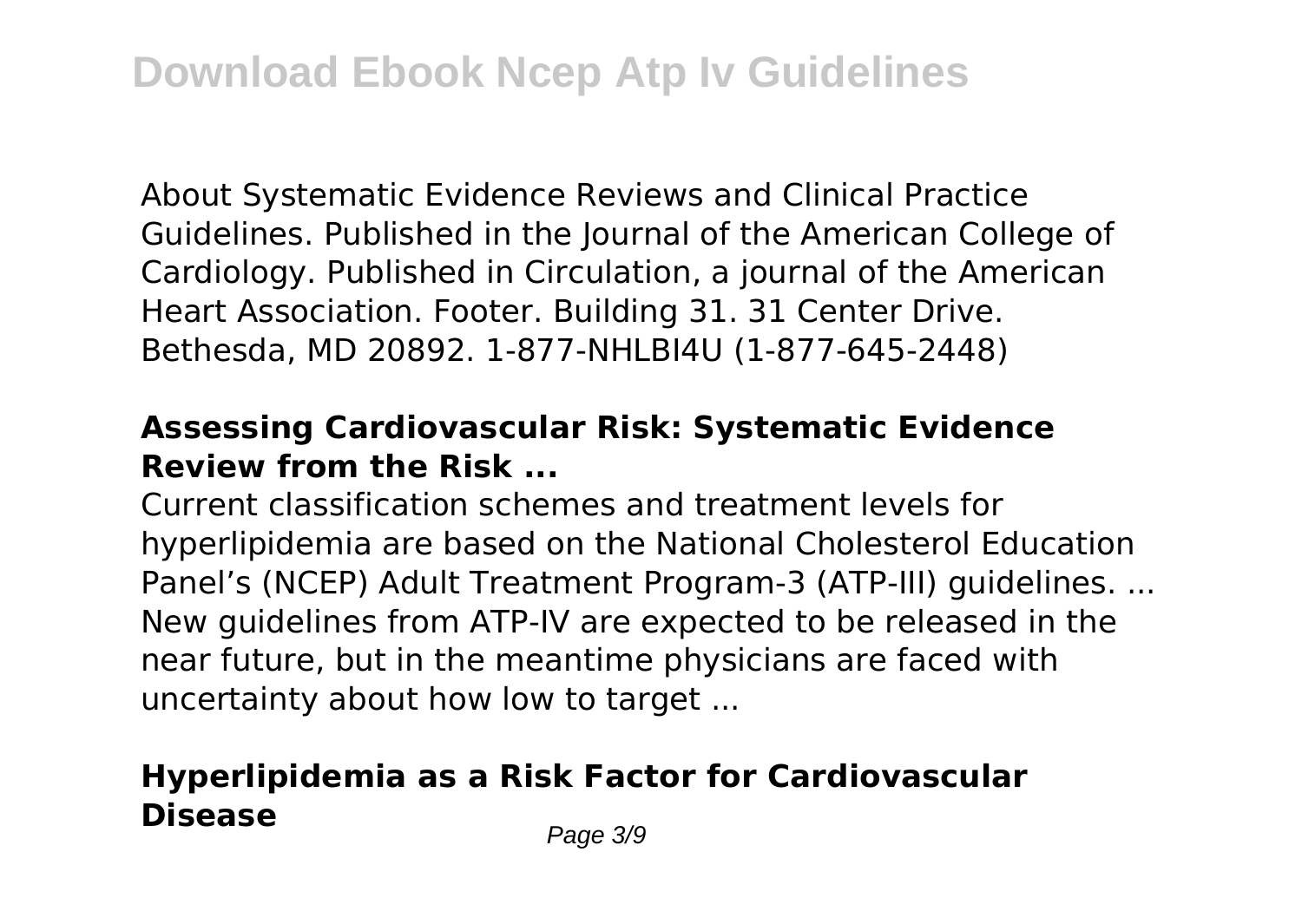The NCEP ATP III guidelines also suggest using agents that will correct the HDL abnormality while also lowering LDL cholesterol, lowering LDL cholesterol being paramount. Monitoring the lipid profile involves testing to be completed 4 to 12 weeks after starting a statin and every 3 to 12 months after that to ensure a response.

#### **Biochemistry, High Density Lipoprotein - StatPearls - NCBI Bookshelf**

Wave IV In-Home Interview Data Data collected during the 2008 in-home interview. Includes flow charts for interview sections. 974: ... there are classifications according to both the NCEP/ATP III and AHA/ACC guidelines, a flag for antihyperlipidemic medication use, and two hyperlipidemia joint classification variables. 26:

# **Codebooks - Add Health**<br> $P_{\text{age 4/9}}$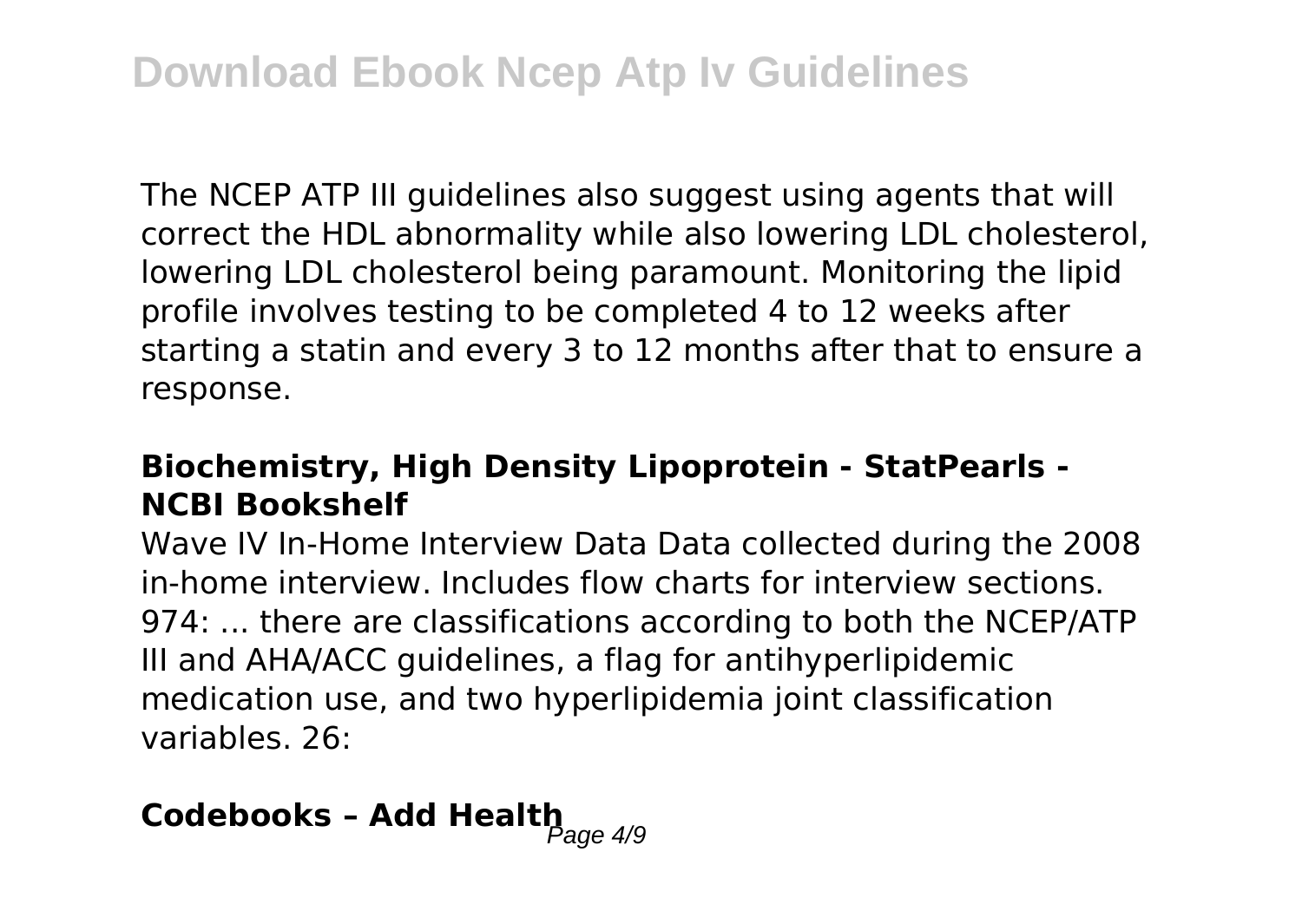guidelines; as part of the process, all expert participants, peer reviewers and temporary advisors signed a declaration of interests. Where possible, the background papers prepared for the consultation evaluated the strength of the evidence, using modified criteria from the World Cancer Research Fund, as

#### **Waist Circumference and Waist-Hip Ratio - WHO**

Current Adult Treatment Panel III (ATP III) guidelines are as follows : In high-risk patients, a serum LDL cholesterol level of less than 100 mg/dL is the goal In very high-risk patients, an LDL cholesterol level goal of less than 70 mg/dL is a therapeutic option

#### **Angina Pectoris: Practice Essentials, Background ... - Medscape**

Cardiovascular disease (CVD) prevention is defined as a coordinated set ofactions,  $\frac{1}{\beta}$  the population level or targeted at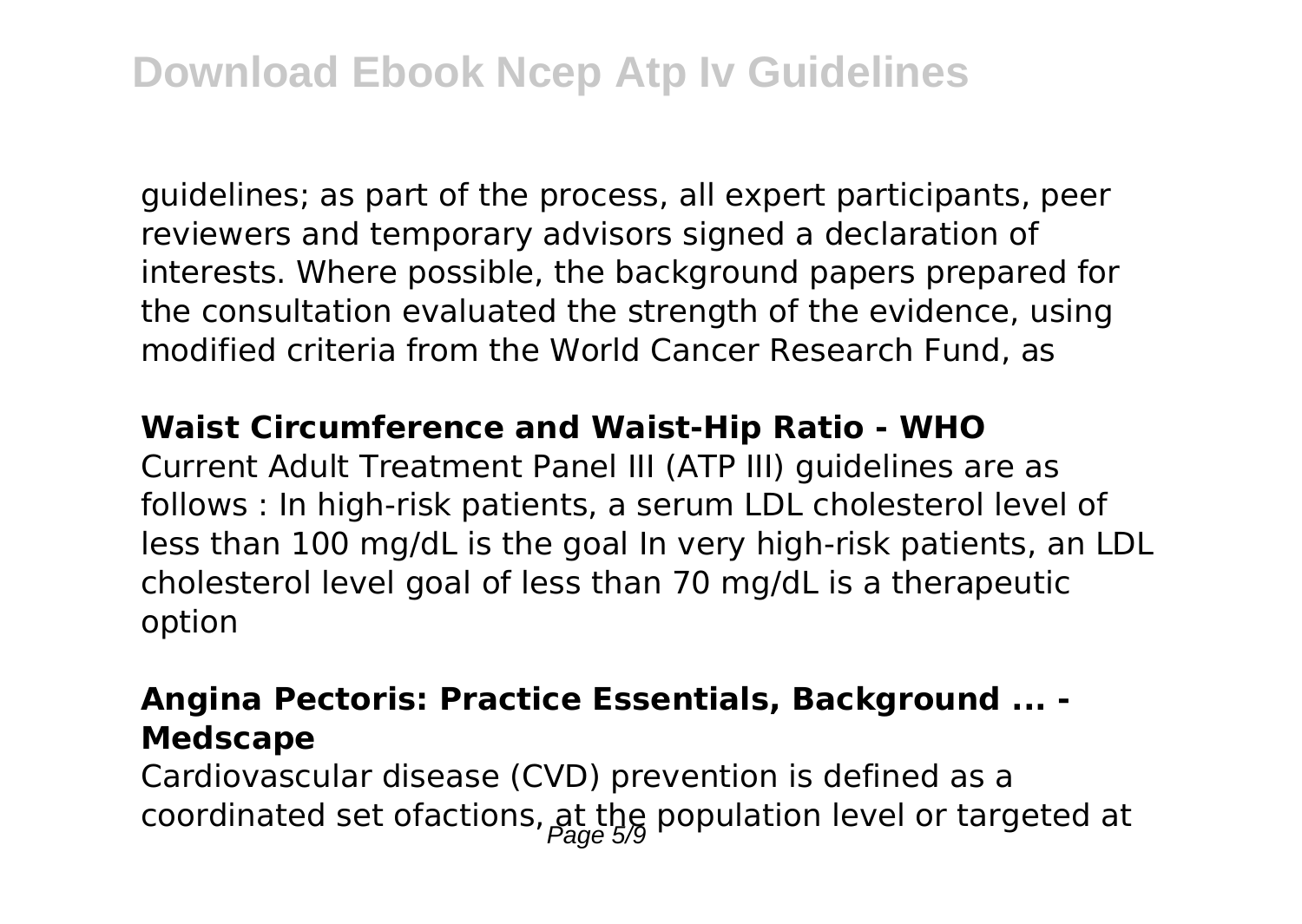an individual, that are aimed atelimin

#### **2016 European Guidelines on cardiovascular disease prevention in ...**

[Source 7)] Chylomicrons. Chylomicrons are large triglyceride rich particles made by the intestine, which are involved in the transport of dietary triglycerides and cholesterol to peripheral tissues and liver 8).Chylomicrons contain apolipoproteins A-I, A-II, A-IV, A-V, B-48, C-II, C-III, and E. Apo B-48 is the core structural protein and each chylomicron particle contains one Apo B-48 molecule.

#### **Lipoprotein function, types, lipoprotein-a test and ... - Health Jade**

The National Cholesterol Education Program Adult Treatment Panel III (NCEP ATP III) criteria were used to detection of MetS. Results: Forty-one women  $(25.0\%; 95\%$  CI: 18.4% to 31.6%) had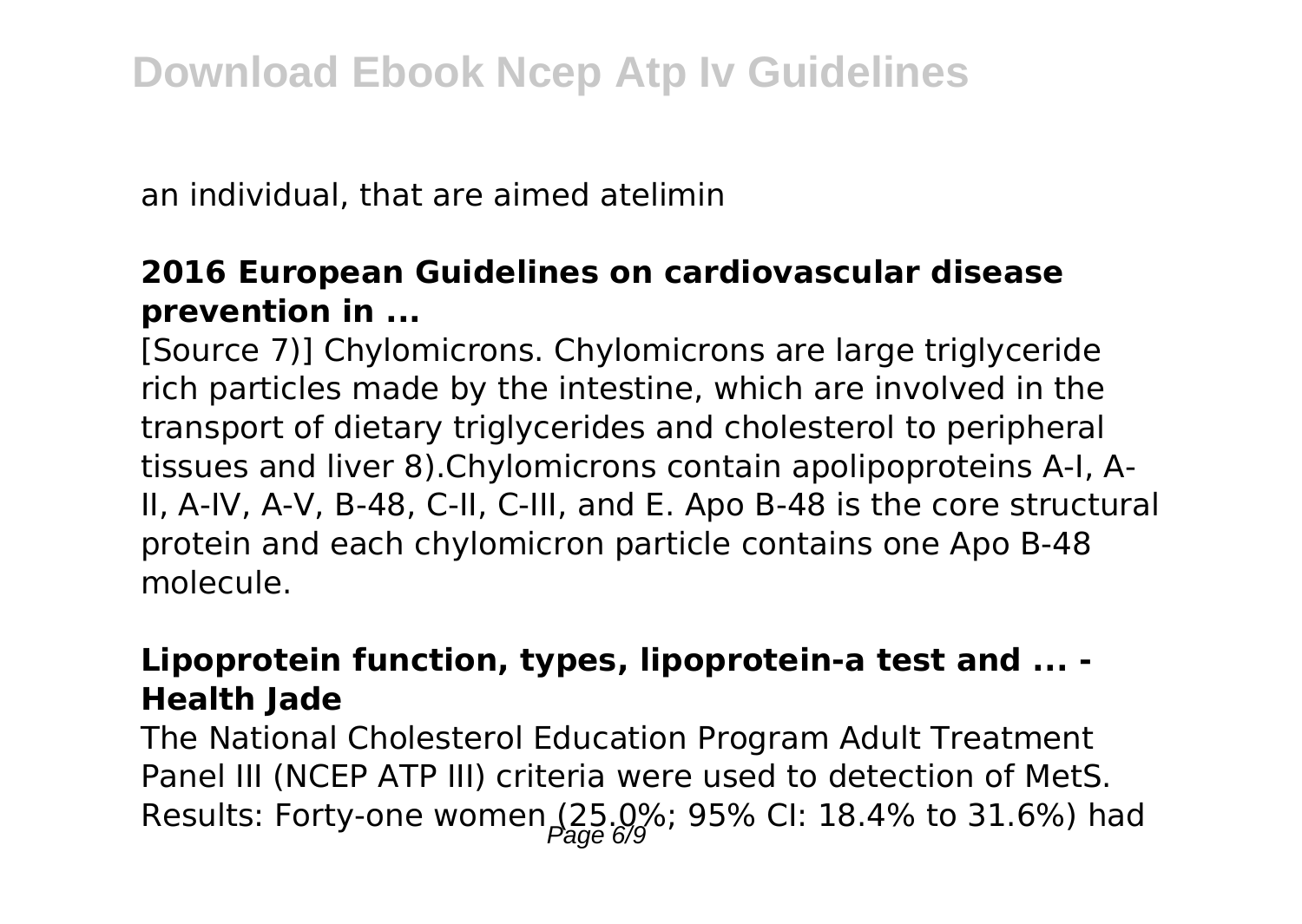## **Download Ebook Ncep Atp Iv Guidelines**

MetS.

#### **Krause's Food & the Nutrition Care Process - ResearchGate**

IV. METAS DE TRATAMIENTO ATP III Guidelines At-A-Glance Quick Desk Reference. NIH Publication. ... Aguilar-Salinas CA, Gómez-Pérez FJ, Valles V, Franco A, Olaiz G, Sepúlveda J, Rull 2J. Applicability of the National Cholesterol Education Program III (NCEP-III) Guidelines for treatment of dyslipidemia in a non-Caucasian population: A ...

#### **Guía de Tratamiento Farmacológico de Dislipidemias para el ... - SciELO**

Password requirements: 6 to 30 characters long; ASCII characters only (characters found on a standard US keyboard); must contain at least 4 different symbols;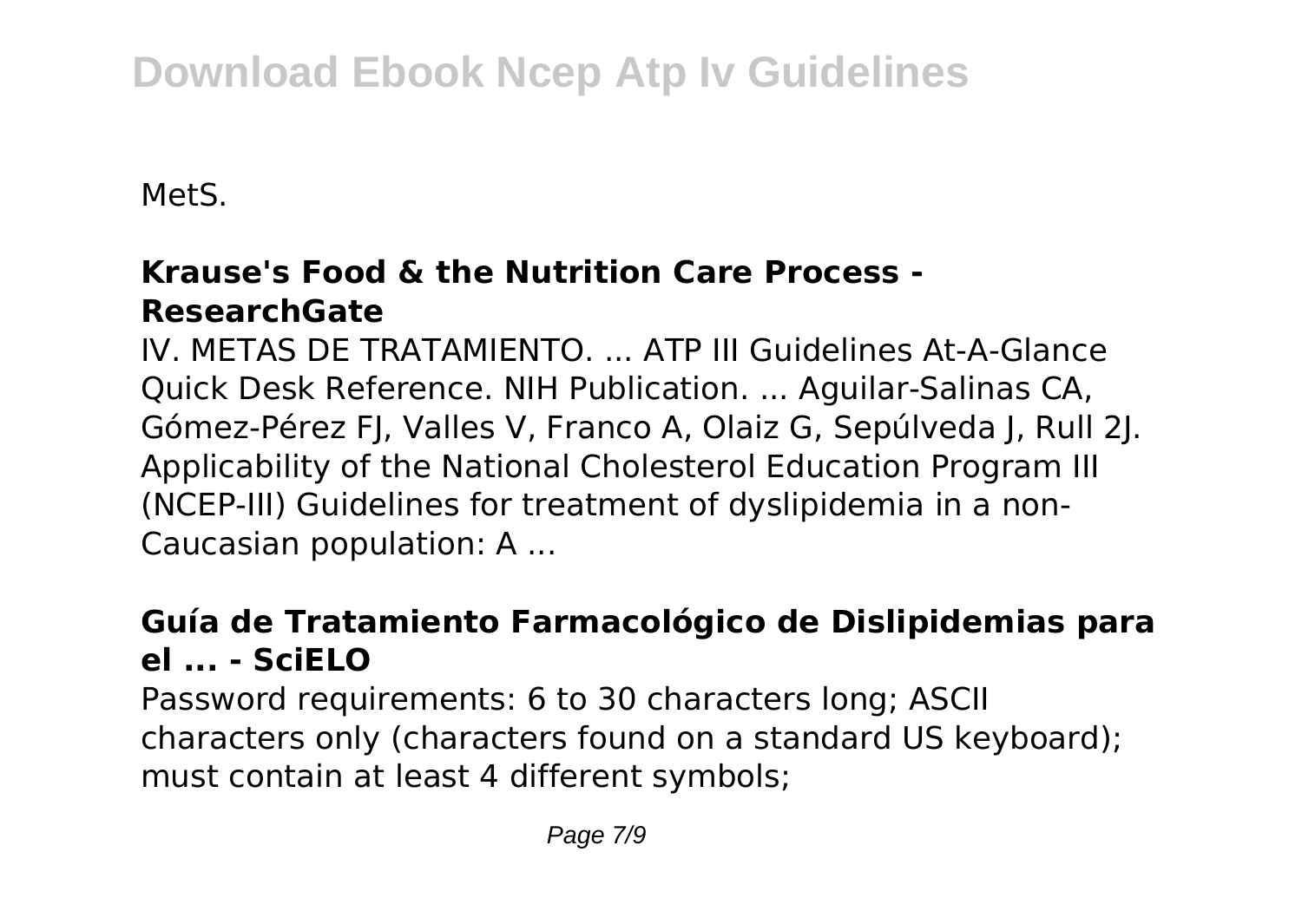#### **Join LiveJournal**

Metas terapêuticas. A mortalidade por DAC é a principal causa de morte no país e o colesterol elevado possui evidências para ser considerado o principal fator de risco modificável com base em estudos tipo caso-controle, observacionais, de base genética ou de tratamento 27-30.Torna-se lógico, então, que reduções de colesterol, principalmente nos níveis de LDL-C, por meio de mudanças ...

#### **V Diretriz Brasileira de Dislipidemias e Prevenção da ... - SciELO**

Bangalore (/ b æ ŋ g ə ' l ɔː r /), officially known as Bengaluru  $(Kannada$  pronunciation: ['bengɐ]uːru] ()), is the capital and the largest city of the Indian state of Karnataka.It has a population of more than 8 million and a metropolitan population of around 11 million, making it the third most populous city and fifth most populous urban agglomeration in India.